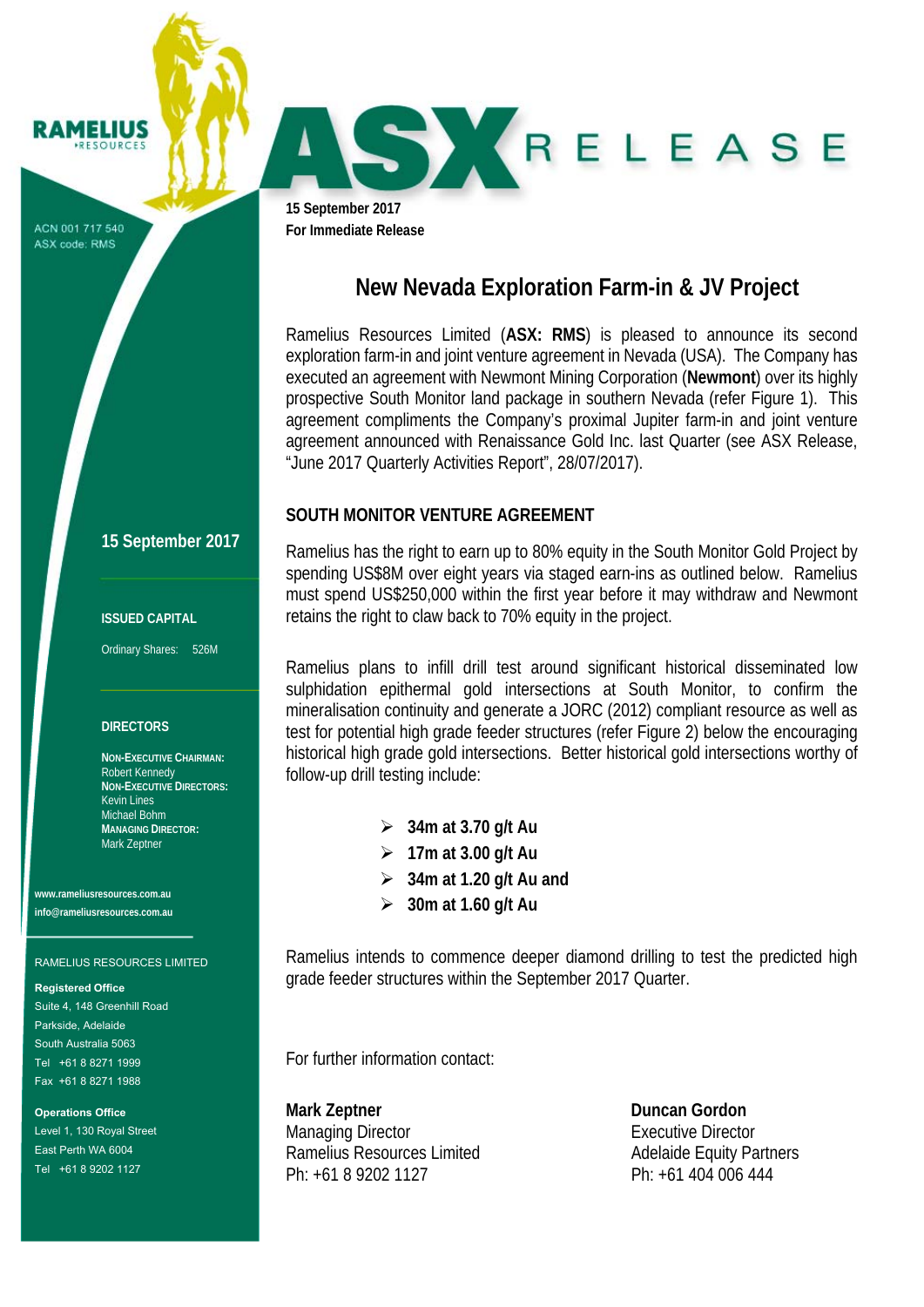# *SOUTH MONITOR VENTURE AGREEMENT*

The South Monitor Gold Project is located 40km southeast of Tonopah in Nevada and 64km south of the giant Round Mountain gold mine (10Moz Au). Extensive low sulphidation gold mineralisation is observed at surface in outcropping veins and broad disseminated gold mineralisation has been intersected in shallow RC drilling down to 200mbs by previous/historical explorers. Ramelius believes deeper, bonanza gold grade target opportunities remain untested at depth and these will become the focus of its exploration effort in addition to scoping the broad disseminated gold mineralisation to enable a JORC (2012) compliant resource to be estimated.

Under the terms of the Venture Agreement executed with Newmont's subsidiaries Nevada Eagle Resources LLC and Fronteer Development (USA) Inc. Ramelius has the right to earn an initial 51% joint venture interest in the project by sole funding US\$4 million in exploration within 4 years. Ramelius must spend US\$250,000 within the first year before it may withdraw from the agreement.

At Ramelius' election it may continue to sole fund its exploration and increase its equity to 80% by spending a further US\$4 million within an additional 4 years. Ramelius will continue to sole fund all exploration expenditure through to a decision to mine unless Newmont elects to claw back to 70% equity in the project by free carrying Ramelius an amount equal to 150% of the sum of Ramelius' expenditure or paying an equivalent sum to Ramelius.

After a decision to mine or after Newmont's election to claw back, the parties will fund all future joint venture expenditure in proportion to their participating interests. Should either party elect not to contribute and its interest falls below 10%, it will have been deemed to have withdrawn from the joint venture and it will revert to a 3% NSR royalty.

Ramelius will manage all facets of the South Monitor exploration during the initial farm-in and as long as it holds a majority equity in the project.

Ramelius intends to commence deeper diamond drilling to test the predicted high grade feeder structures depicted in Figure 2 within the September 2017 Quarter.



**Figure 1:** South Monitor Gold Project location, southeast of Tonopah in southern Nevada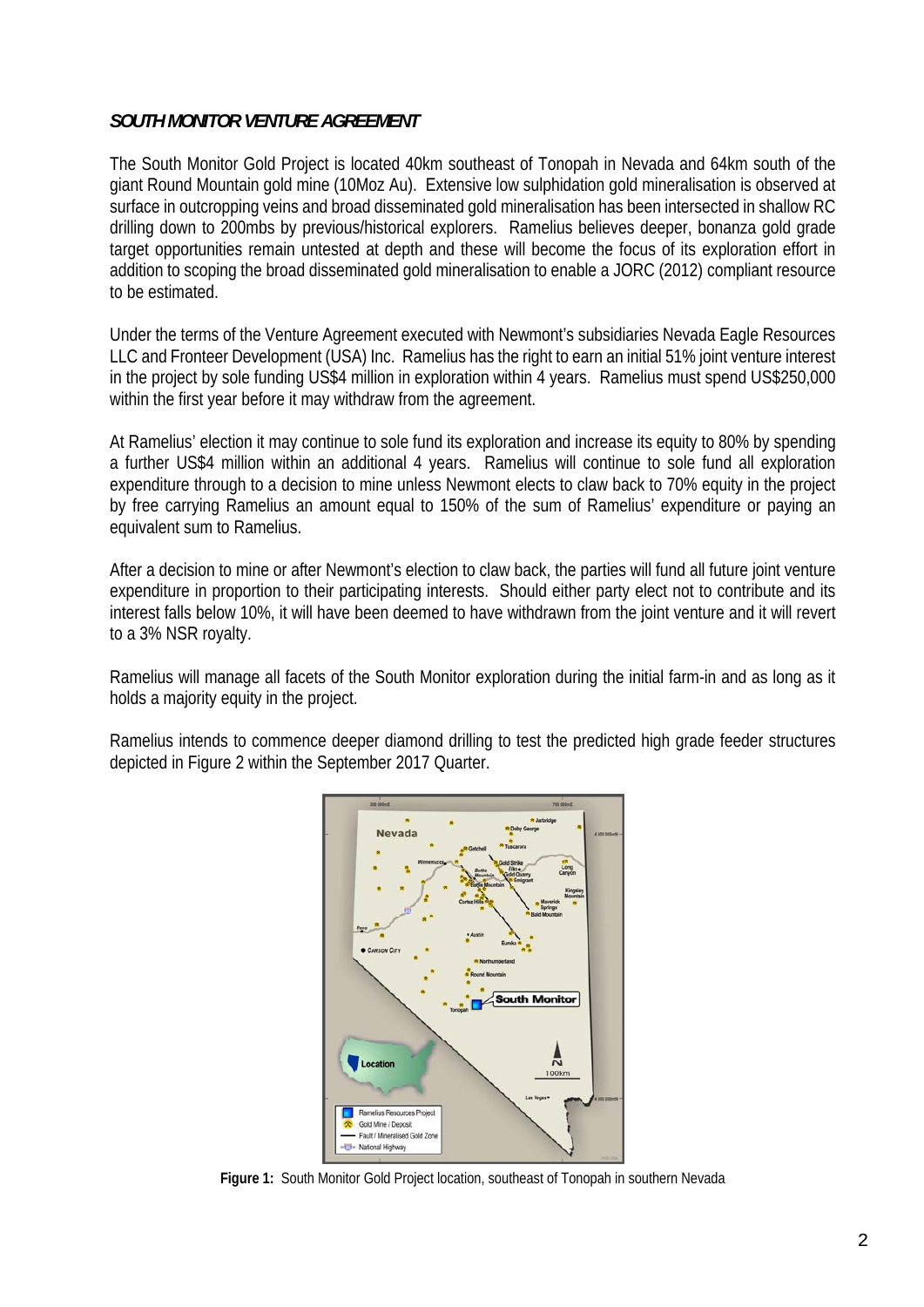

**Figure 2:** South Monitor Gold Project; East Ridge Prospect – shallow Exploration Target depicted by the spatial extent of the disseminated epithermal mineralisation envelope, and the deeper, high-grade feeder structures to be targeted by deeper diamond drilling on the right hand side

Previous drilling at South Monitor identified a tabular, sub-horizontal zone of disseminated, epithermal gold mineralisation in Tertiary volcanics at the East Ridge Prospect (see Figure 2). Ramelius sees this mineralised envelope as a shallow Exploration Target under JORC 2012 guidelines and can see significant potential to increase the size of the mineralised zone. Ramelius believes a shallow disseminated epithermal gold Exploration Target in a range between 350,000 to 500,000oz and 0.89 to 1.50g/t Au is possible. The potential quantity and grade is conceptual in nature and there is currently insufficient exploration drilling to estimate a Mineral Resource in accordance with the JORC code, and it is uncertain if further exploration will result in the estimation of a JORC (2012) compliant Mineral Resource.

The Company will validate the shallow Exploration Target during the 2018 field season. Planned work includes twinning of historic holes and infilling with systematic resource development RC drilling as required, to rectify historical intersections and to improve confidence in the continuity of the mineralisation, depicted by the broadly spaced drilling pattern annotated in Figure 2 above.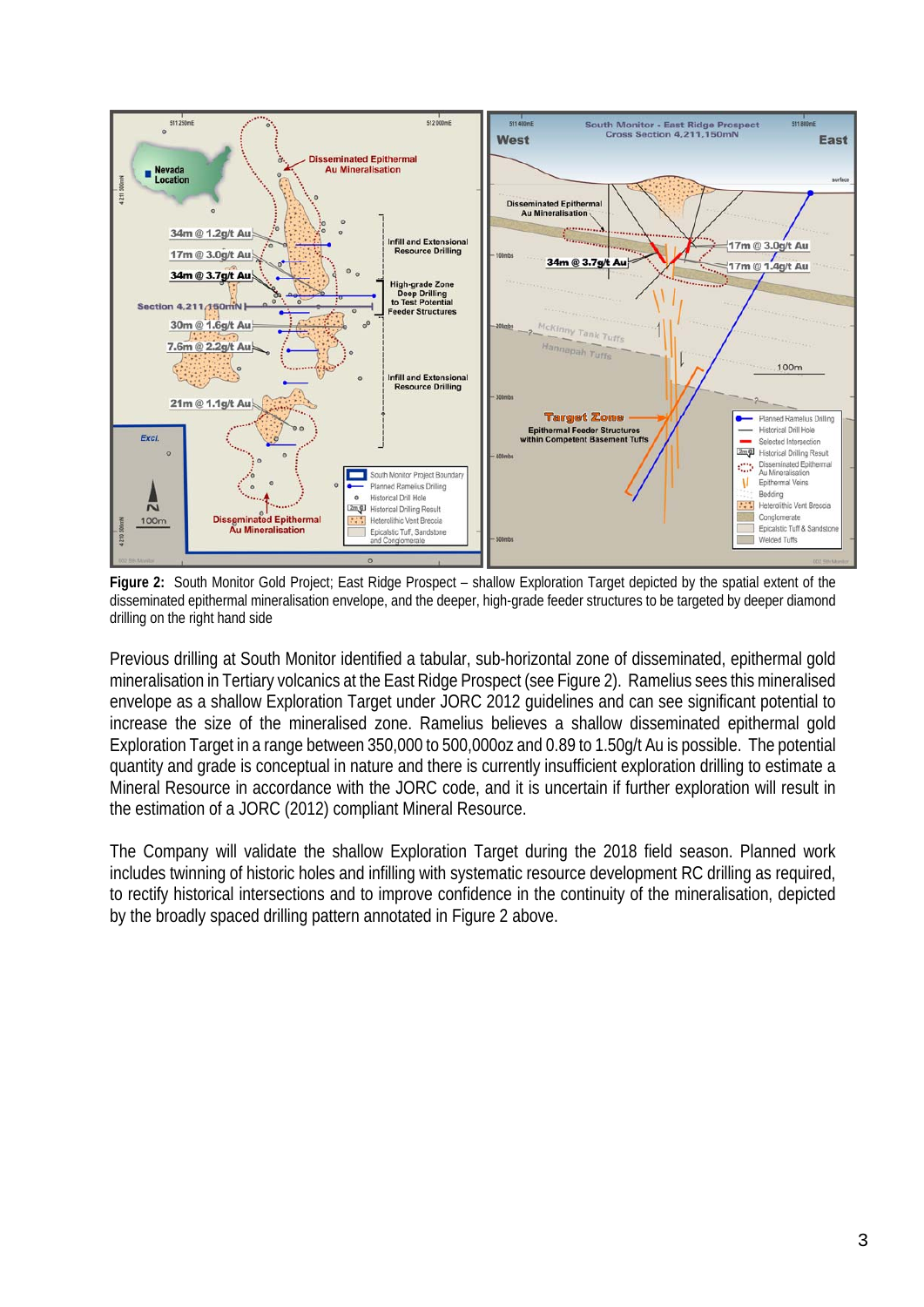## *ABOUT RAMELIUS*

Ramelius owns 100% of the Mt Magnet gold mine and associated processing plant located in the Murchison region of Western Australia. The Company is mining underground at the high-grade Vivien gold mine near Leinster as well as underground at Water Tank Hill and open pit mining at Mt Magnet (refer Figure 3).



**Figure 3:** Mt Magnet key mining and exploration target areas

Last Quarter, Ramelius announced it had entered into a farm-in and joint venture agreement with Renaissance Gold Inc. (TSX-V: REN) over its Jupiter Gold Project located 120km southeast of Tonopah in southern Nevada to earn 75% equity by spending US\$3 million within 5 years (see ASX Release – June 2017 Quarterly Activities Report, 28/07/2017 for details).



**Figure 4:** Jupiter Gold Project Farm-in location and exploration targets on the right hand side